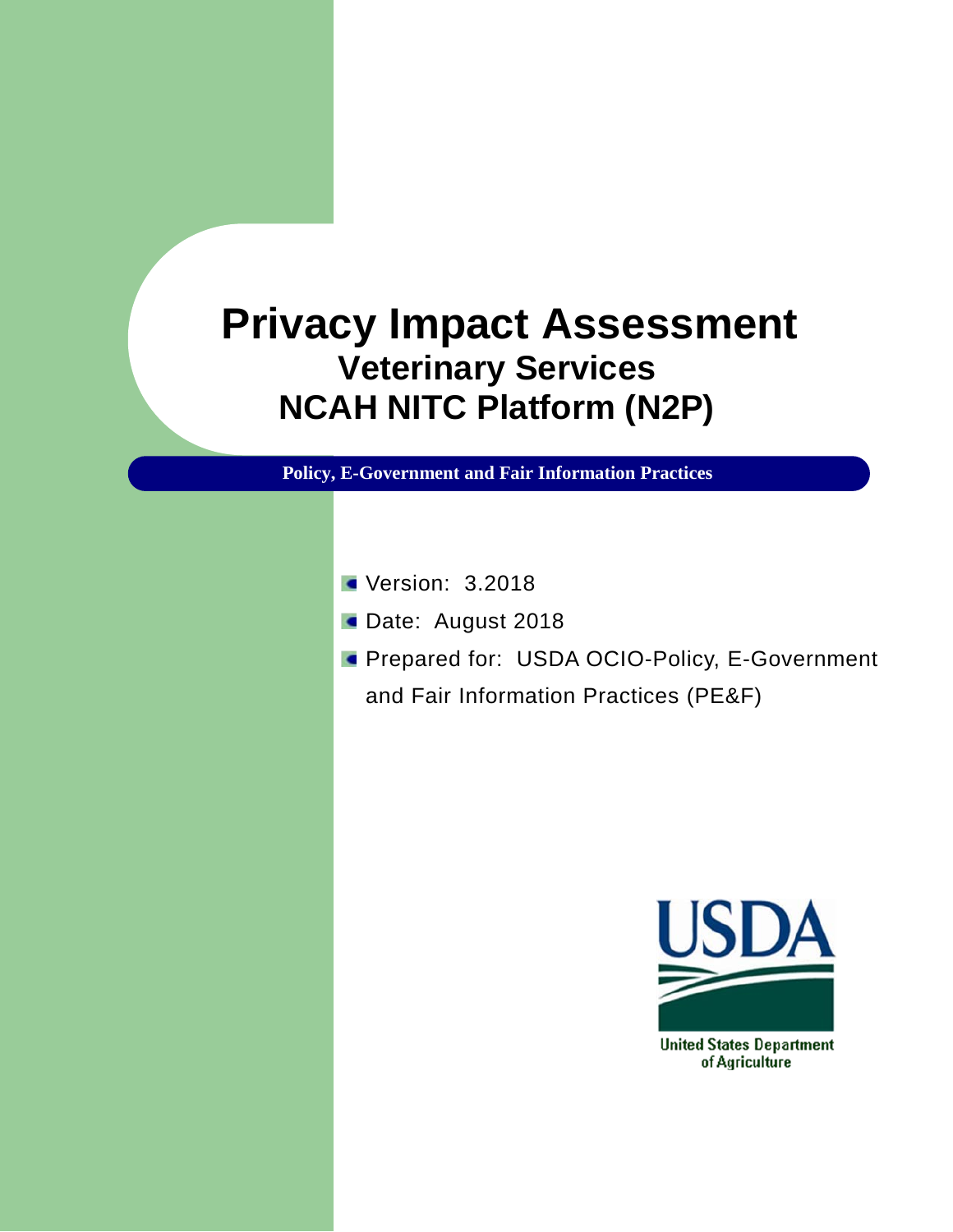

# **Privacy Impact Assessment for the NCAH NITC Platform (N2P)**

## **Contact Point**

**Rod Chitty N2P Program Manager United States Department of Agriculture 515-337-7816**

## **Reviewing Official**

**Danna Mingo APHIS Privacy Compliance Officer United States Department of Agriculture 301-851-2487**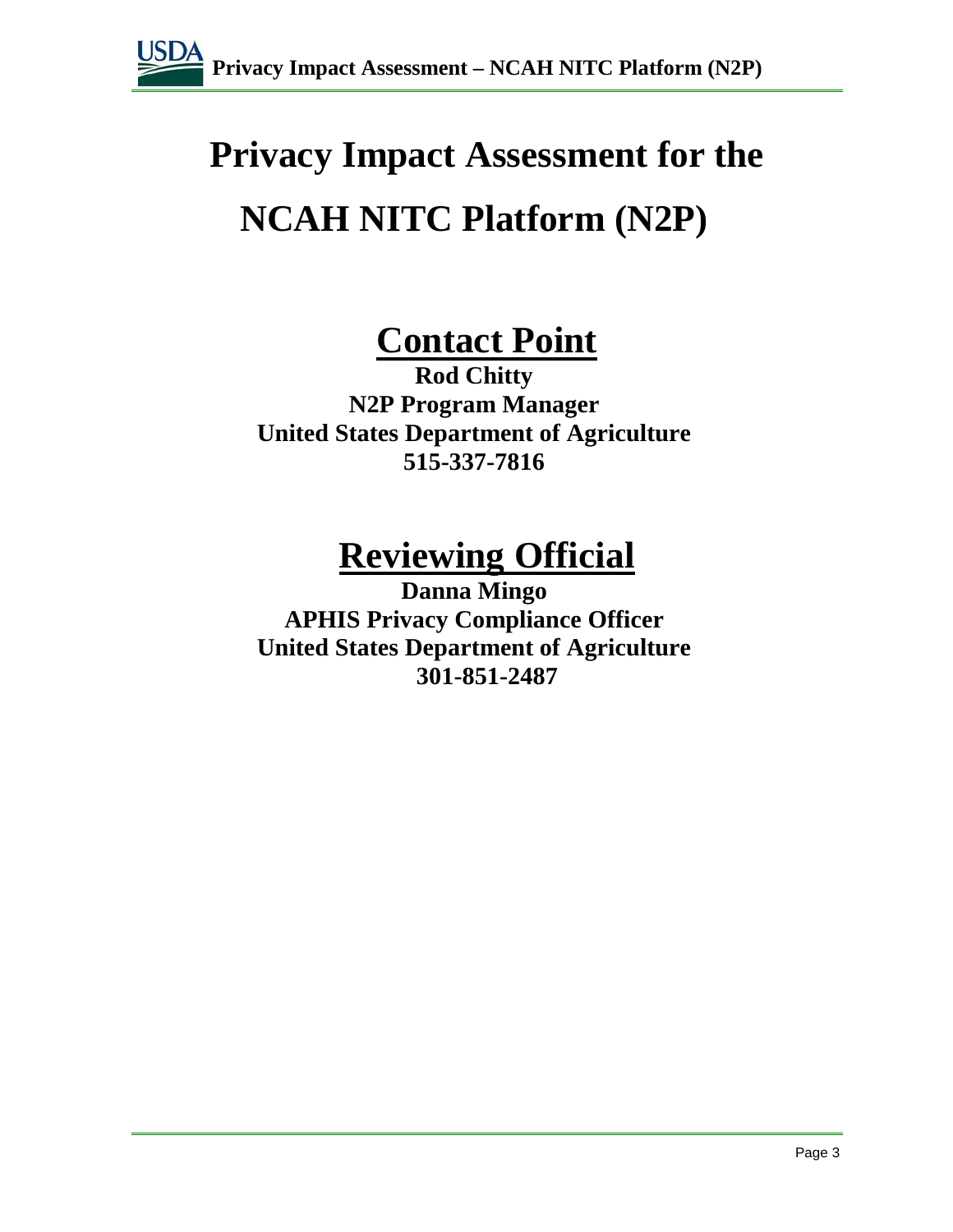

### Document Revision and History

| <b>Revision</b> Date |                                               | Author, Title & Office    | <b>Comments</b>                |  |
|----------------------|-----------------------------------------------|---------------------------|--------------------------------|--|
| 1.2018               | $2$ Feb 2018                                  | Jon Hasse, ISSO, APHIS/VS |                                |  |
| 2.2018               | $\left 29 \right\rangle$ Mar 2018 Jon Hasse   |                           | <b>CVB</b> edits from Bonnie   |  |
| 3.2018               | $\left 29 \text{ Aug } 2018\right $ Jon Hasse |                           | Applied USDA Privacy checklist |  |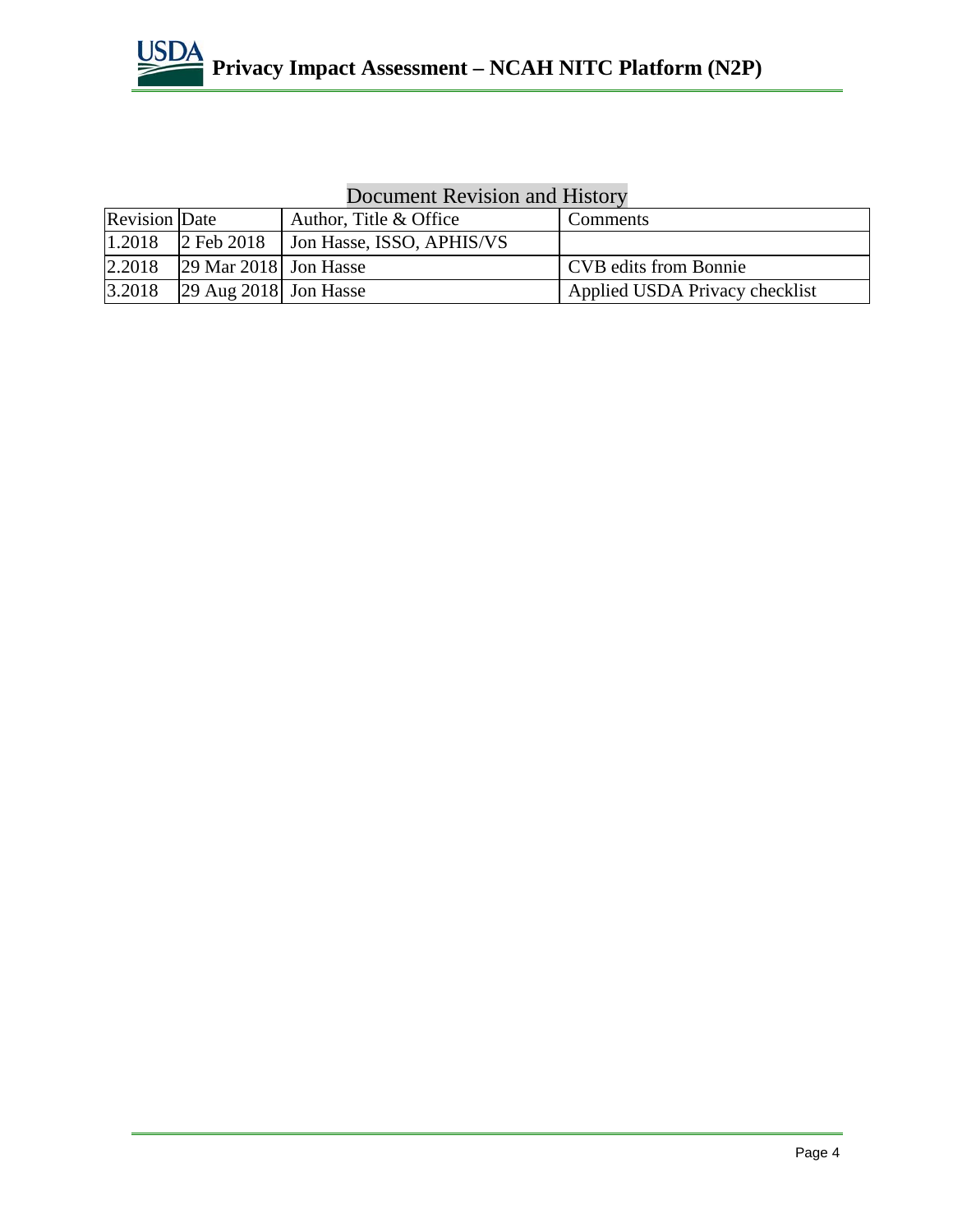## **Abstract**

This Privacy Impact Assessment (PIA) is for the USDA, Animal and Plant Health Inspection Service (APHIS), Veterinary Services (VS), National Centers for Animal Health (NCAH) National Information Technology Center (NITC) Platform (N2P). N2P allows USDA to deliver and manage general capabilities to support day-to-day internal business operations for VS and ARS National Animal Disease Center (NADC). All capabilities are managed from Ames, IA. This PIA is being completed following the Privacy Threshold Analysis (PTA) conclusion requiring a PIA for N2P.

NCAH Portal is the only service in N2P that collects Personally Identifiable Information (PII). This assessment addresses NCAH Portal when the assessment question addresses collection of PII. The information collected or stored in the other N2P services is either not PII or will not be retrieved from the files by using the name or personal identifier of the individuals and is, therefore, in the opinion of the Department, not subject to provisions of the Privacy Act of 1974.

## **Overview**

The purpose of the N2P information system is to use NITC to deliver and manage general capabilities to support day-to-day internal business operations for VS and ARS NADC. N2P capabilities are mainly used at NCAH in Ames, IA. NITC allows VS and NADC to perform these primarily administrative tasks in an enterprise environment that is reliable and cost effective. VS has procured and configures an application server and database service offered by NITC to deliver the following capabilities to VS and NADC:

#### Internal Capabilities

NCAH BioSafety Application (BIOSAFETY): BIOSAFETY improves the NCAH ability to meet federal, USDA, and external reporting requirements on biologically contaminated equipment management, biosafety management, select agent certifications and biosafety training.

Field Activity Report (FAR): FAR supports monitoring and reporting of field work efforts in support of key VS program and mission areas.

Glassware Repository and Media Service (GRAMS): GRAMS records the formulations, ordering, production, delivery and inventory of glassware and media supplies needed to support NCAH testing and research laboratories.

Information Technology (IT) Governance Application (ITGOV): ITGOV allows portfolio and project management personnel to predict, request, execute, and report expense related information concerning governed IT investments. ITGOV supports the APHIS and USDA governance requirements.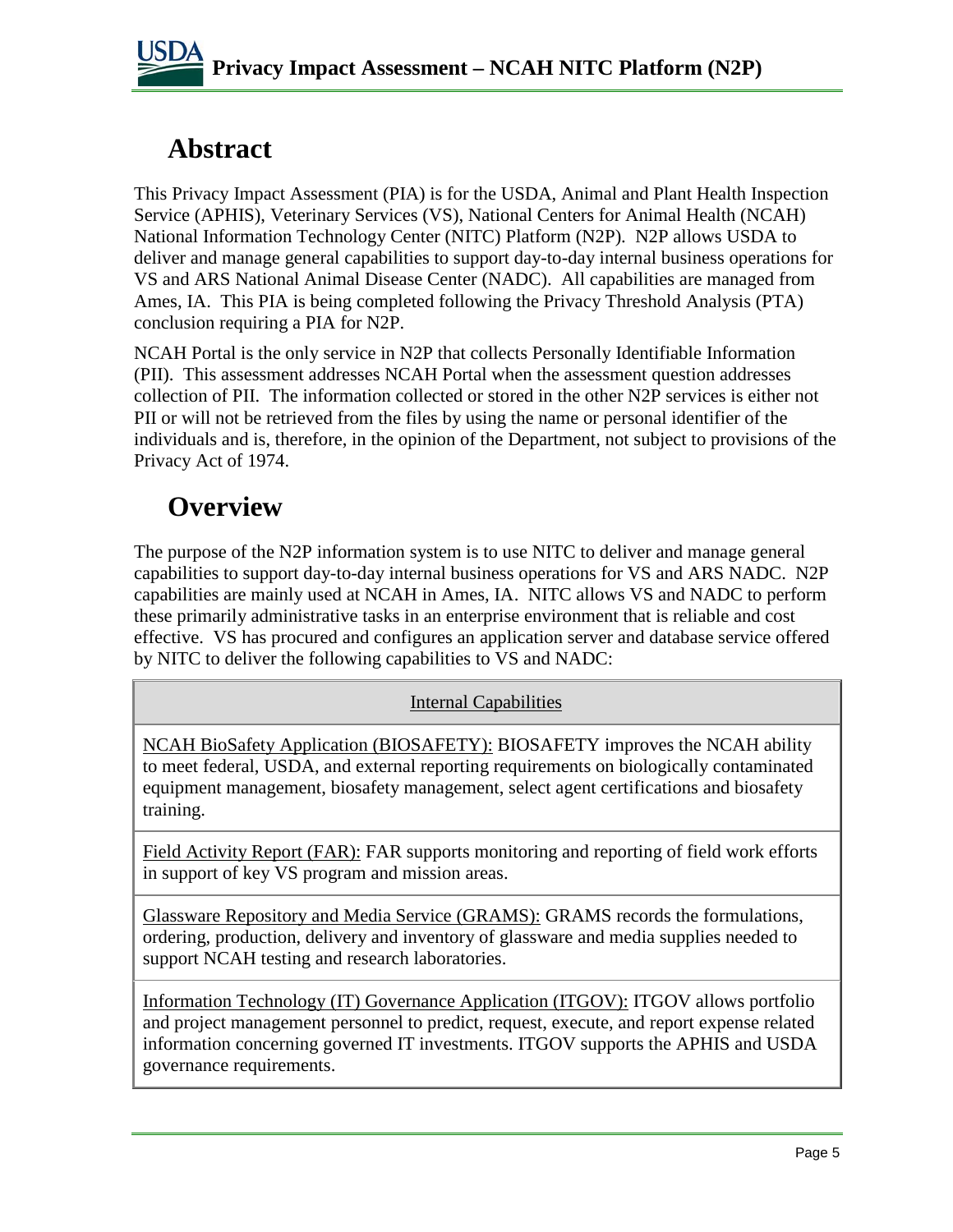

User Management Service (UMS): UMS automates application user access authorization and user recertification. Employee supervisors can request and certify the need for application access. Application owners can authorize, validate, and manage recertification for access to integrated systems.

Licensing, Serial Release, & Testing Information Service (LSRTIS): LSRTIS manages regulatory program information associated with the Virus, Serum, and Toxin Act required for CVB to make decisions about the safety and efficacy of veterinary biologics products produced and distributed in the United States and exported throughout the world.

#### External Capabilities

NCAH Portal (Portal): Portal provides a secure gateway for external customers allowing digital communication with the NCAH programs. Submissions are validated and directly entered into VS internal information systems. Customers can get near real-time status updates on their diagnostic, biologic, and licensing submissions as well as historical search capabilities.

The information in the system is either non-PII (e.g. training titles, chemical names, equipment names, document names, and animal information), USDA employee information (e.g. name, phone, and email), animal/specimen information (e.g. weight, slaughter date, flock size), liaison information (e.g. business contact), or animal owner/sample submitter PII that is limited to name and contact information.

Typical transactions are either completely internal to the USDA, or include internet facing data submissions. Internal transactions include tracking equipment, reporting work tasks, ordering glassware, authorizing employee roles, and notifying USDA employees by email.

#### **Center for Veterinary Biologics**

The first type of transaction originating over the internet support submitting information to USDA and receiving results, all electronically. Biologic firms can submit digital forms and respond to USDA processing to support the USDA regulation of biologic firms. USDA Center for Veterinary Biologics (CVB) maintains this transaction, dataflow, and information entirely inside N2P.

#### **National Veterinary Services Laboratories**

In the second transaction over the internet, animal owners or sample submitters can submit request forms for laboratory tests from National Veterinary Services Laboratories (NVSL). Test results can be returned to submitter or owners through N2P. All internet facing transactions are protected by USDA e-Authentication. E-Authentication uniquely identifies each user of N2P. Submitters can only access the submissions and their test results. Given the complexity of the laboratory testing, laboratory testing in managed in a different system,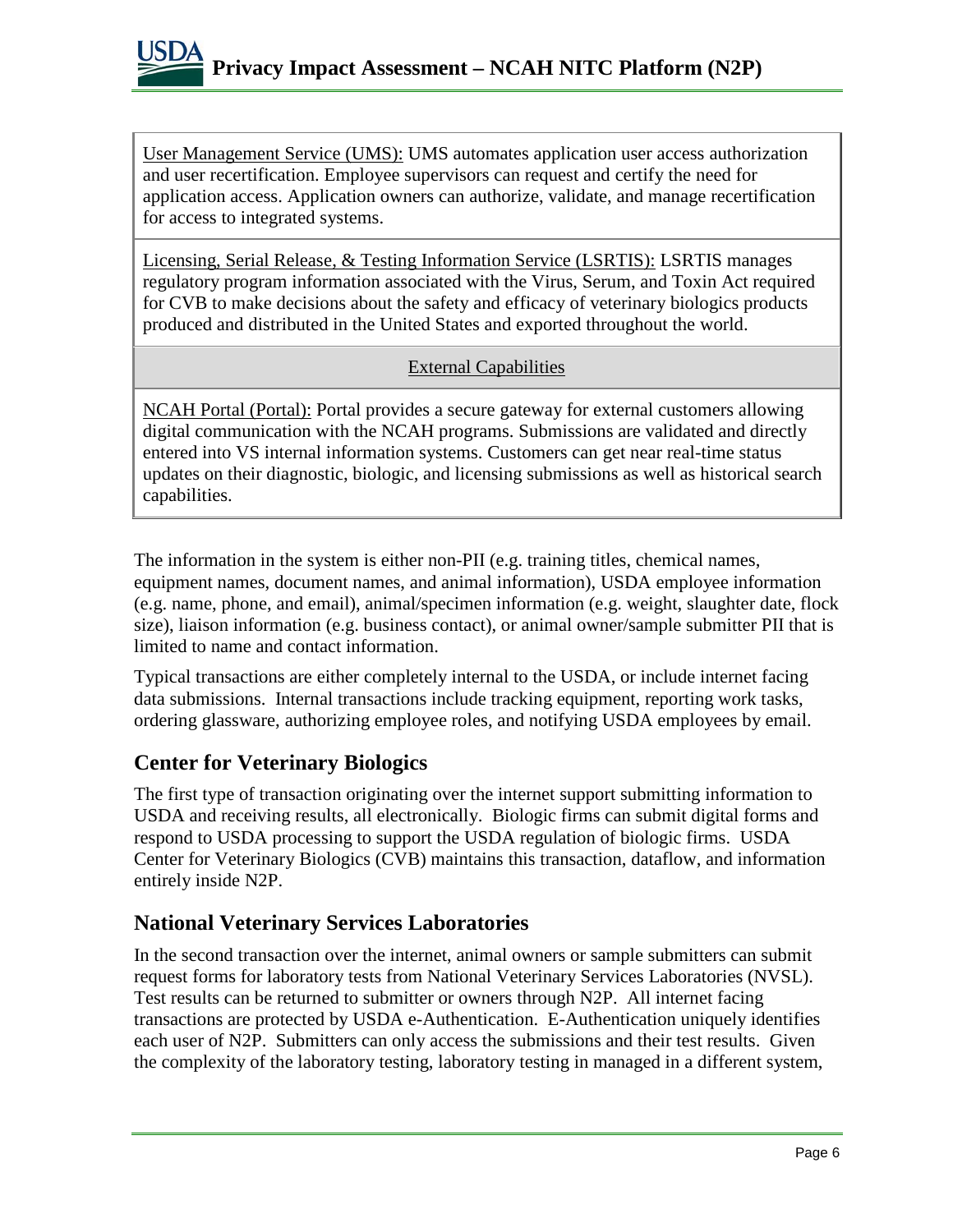VS Laboratory Information System (VS LIMS) (CSAM #1226). Test results are moved from VS LIMS to N2P in order to return results to the animal owner or submitter.

#### **Authorities**

CVB has a specific legal authority supporting the use of N2P Under the 1913 Virus–Serum– Toxin Act where USDA APHIS is responsible for ensuring that all veterinary biologics produced in or imported into the United States are pure, safe, potent, and effective. This regulatory activity is accomplished by Title 9, Code of Federal Regulations, Parts 101 to 123 by the CVB in Ames, IA.

The NVSL safeguards U.S. animal health and contribute to public health by ensuring that timely and accurate laboratory support is provided by their nationwide animal-health diagnostic system.

## **Section 1.0 Characterization of the Information**

The following questions are intended to define the scope of the information requested and/or collected as well as reasons for its collection as part of the program, system, rule, or technology being developed.

#### **1.1 What information is collected, used, disseminated, or maintained in the system?**

The following information is collected with N2P:

#### Customer:

- Veterinary Biologics Firm Name
	- Subsidiary/Division Names
	- Firm Address (Multiple Administrative & Production Sites)
	- Firm Contact Name
	- Firm Contact Phone No.
	- Firm Contact e-mail
	- Firm Contact Educational Credentials
	- Firm Contact Position at Firm and no. of years at Firm
	- Submitters of Diagnostic samples (Customers)
		- Shipping Address o Invoice Address o Contact Name
		- Contact Phone Number
		- Contact e-mail
		- **NVSL Submitter ID**

US Government Employee:

- Employee Information
	- Employee Name
	- Employee Job Title
	- Employee Business Phone no.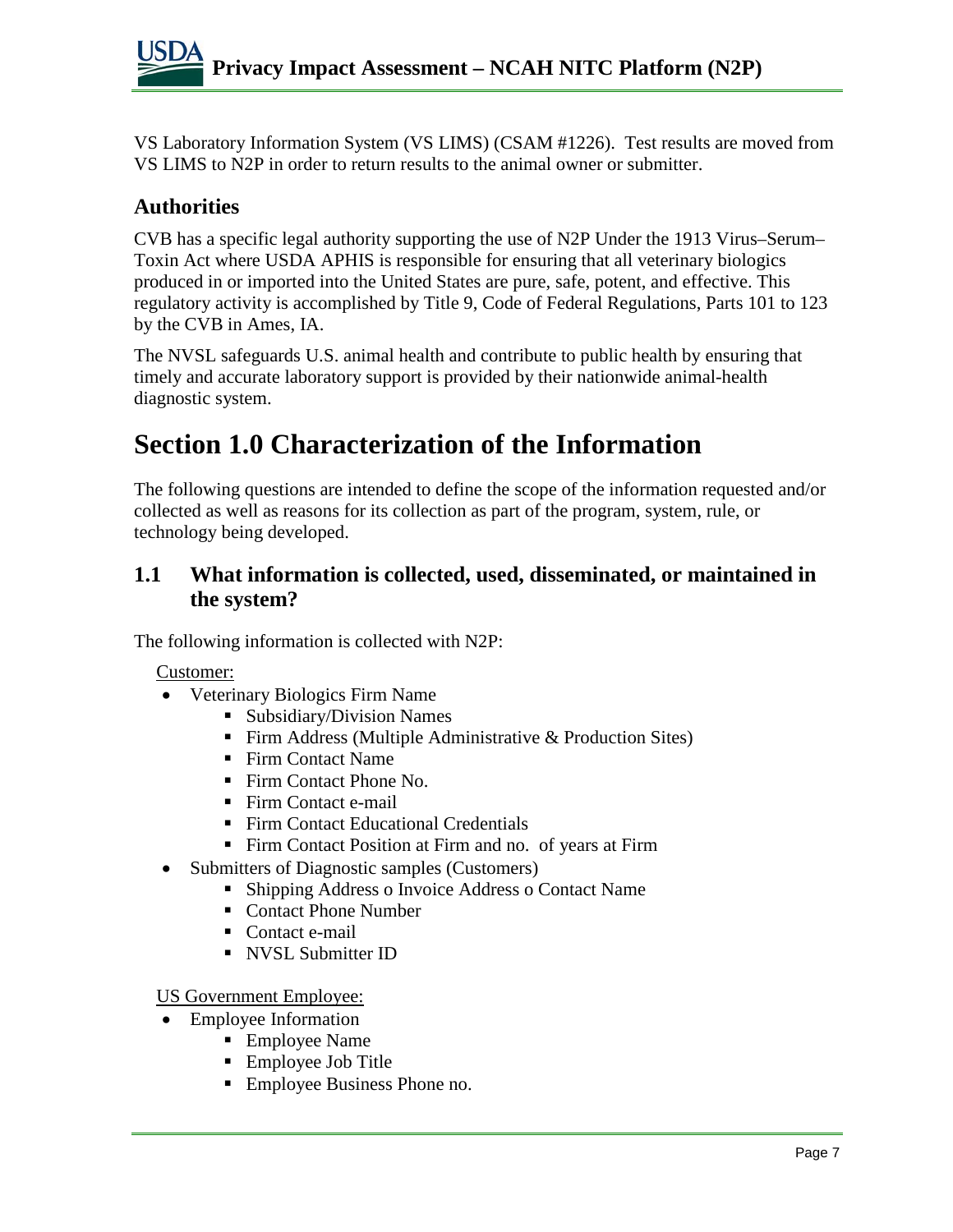

- Employee E-mail
- **Employee Supervisor**
- **Employee Organizational Group within NADC, NVSL and CVB**

Diagnostic sample information:

- •Wildlife/ Zoo/ owner
- If owner then:
	- Owner Name
	- Owner City
	- Owner State
	- Owner Zip
	- Owner Country
- •Location of Animal
- •Total Numbers of Animals
- Herd or Flock size
- Herd or Flock affected
- •Herd or Flock Dead
- •Date collected
- •Collected by Authorized by Preservation
- Purpose
- •Country origin
- •Country destination
- FAD Number
- •Referral Number
- •Total Number of Specimens
- •Total Number of Animals
- •Testing information
- Sample information
- Comments

Slaughtering Establishment Information:

- •Establishment ID
- •Establishment Name
- •Establishment Address
- •Establishment City
- •Establishment State
- •Establishment Zip
- •Establishment Country
- •Establishment email
- •Establishment Fax
- •Establishment Phone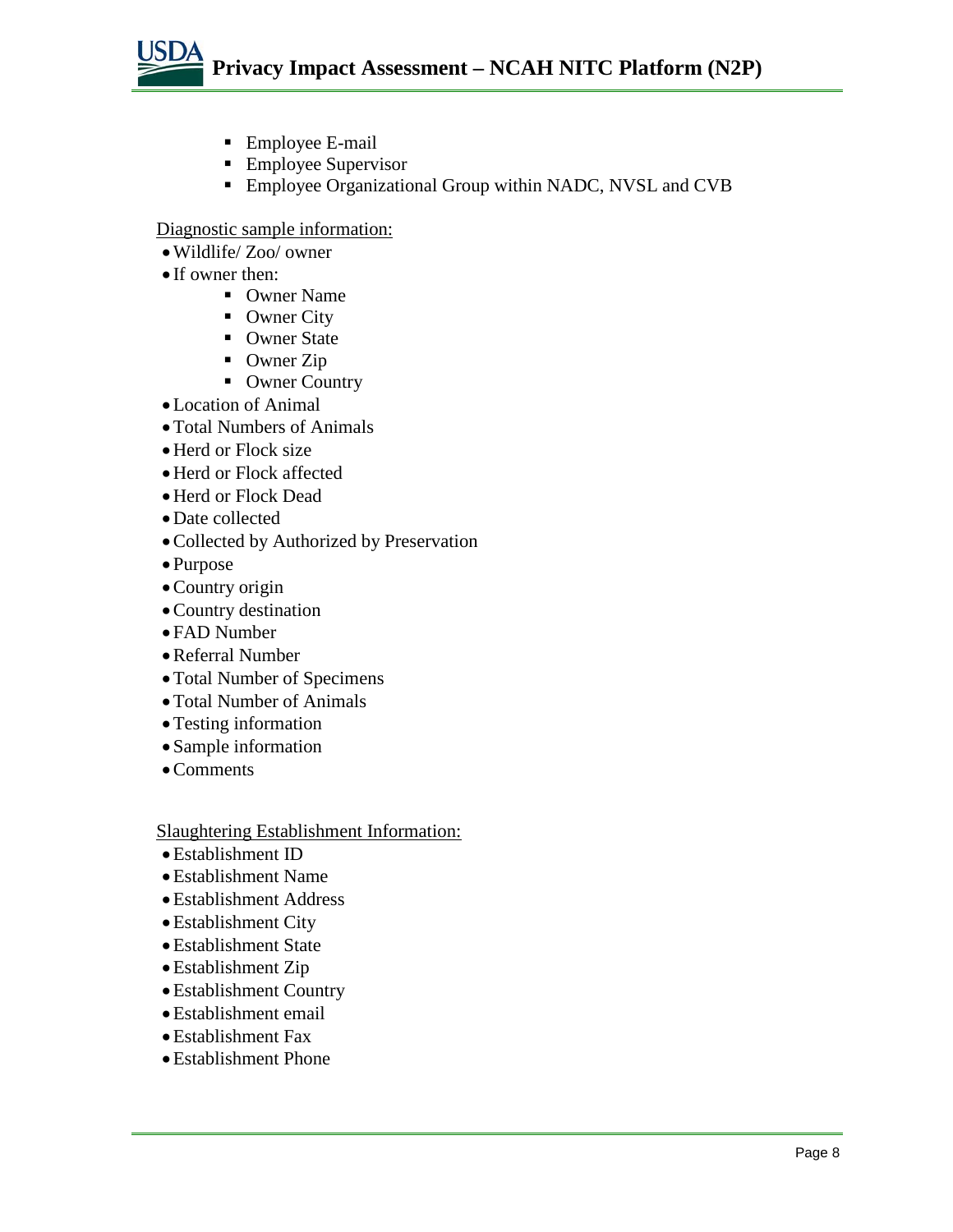

Tuberculosis Sample Information:

- Food Inspector Name
- •Veterinarian Name
- •Market Buyer Name
- •Market Buyer Address
- •Market Buyer City
- •Market Buyer State
- •Market Buyer Zip
- •Market Buyer Country
- •Lot number
- •Number in Lot
- Number with Lesions
- Slaughter Date
- Species Type
- •Age Number, Unit, and Class
- Sex
- •Carcass Number and Tag Number
- •Dressed Weight
- •Live Weight
- Specimen Type
- Preservation Type
- •Animal ID and Type
- Post Mortem Report Tissue and Condition
- •Comments

#### Salmonella Sample Information:

- •Owner/Location Information including name, address, premises ID, and Accession/Referral Number
- •Type of Exam Requested
- Sample Information Specimen Cultured, Species, Clinical Role, Culture Number, O Group, and Serotype
- National Poultry Improvement Plan (Y/N)
- •Comments

#### Diagnostic testing information:

- •Tests requested
- •Disease
- Concentration
- Sex
- Sample ID
- •Animal ID
- $\bullet$  Age
- •Age Unit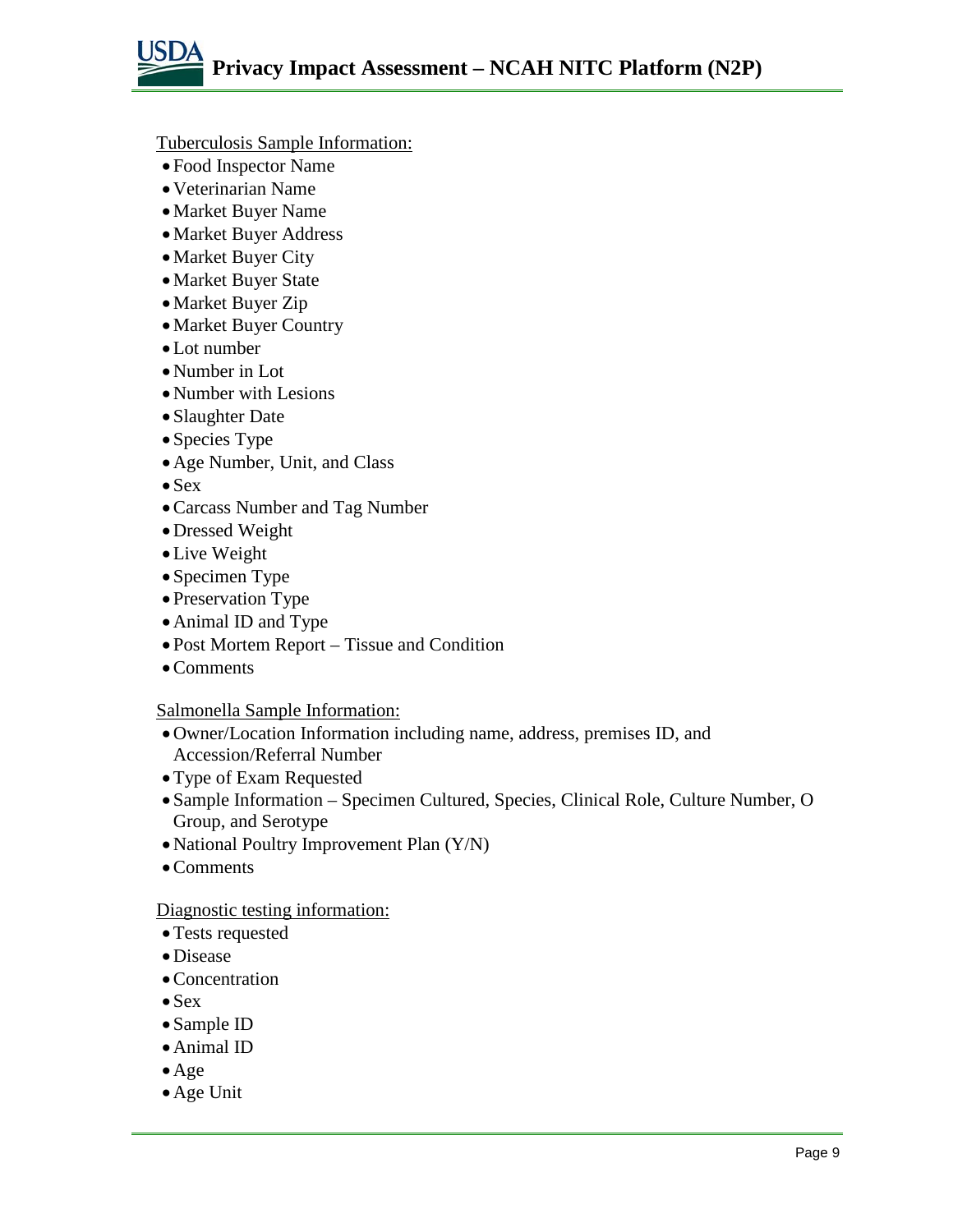•Age Classification

#### **1.2 What are the sources of the information in the system?**

The sources of the information are USDA employees, biologic firm employees, State animal health partners, and roles listed above (e.g. food inspector).

#### **1.3 Why is the information being collected, used, disseminated, or maintained?**

The information is being collected so that USDA:

- Can complete its mission of regulation veterinary biologics and ensure pure, safe. potent, and effective biologics.
- Process samples in the laboratory and return results to customer
- Track routine tasks and equipment for USDA employees

#### **1.4 How is the information collected?**

The information is collected directly from the USDA employee, firm employee, animal health partner, or other contact person (e.g. food inspector). It is collected as digital input at a webbased user interface with keyboard.

#### **1.5 How will the information be checked for accuracy?**

All data entered is validated by APHIS Veterinary Services. VS employees review and validate the information before the information is used in the CVB LSRTIS or VS LIMS. USDA employees ensure data is free of typographical errors (e.g. place names and biomedical terms), formatting errors (e.g. email, zip, and phone number formats), and logical errors (e.g. animal counts are in integers). VS employees will not make any changes to the data entered. If there are any issues with the accuracy of the data, the submitted request is returned to the submitter unprocessed. VS will ask for it to be reviewed and resubmitted. The webpage also validates inputted information while the user is entering the information (e.g. only certain types of characters can be entered into specific fields, security control SI-10, etc.).

#### **1.6 What specific legal authorities, arrangements, and/or agreements defined the collection of information?**

For CVB, the 1913 Virus–Serum–Toxin Act. Specific regulations are located in Title 9, Code of Federal Regulations, Parts 101 to 123. For NVSL, the collection of information is authorized by U.S Legal Code: Title 7, Chapter 9, #8308 is invoked to validate the collection of information and U.S Legal Code: Title 7, Chapter 9 #8308: Detection, control and eradication of diseases and pests.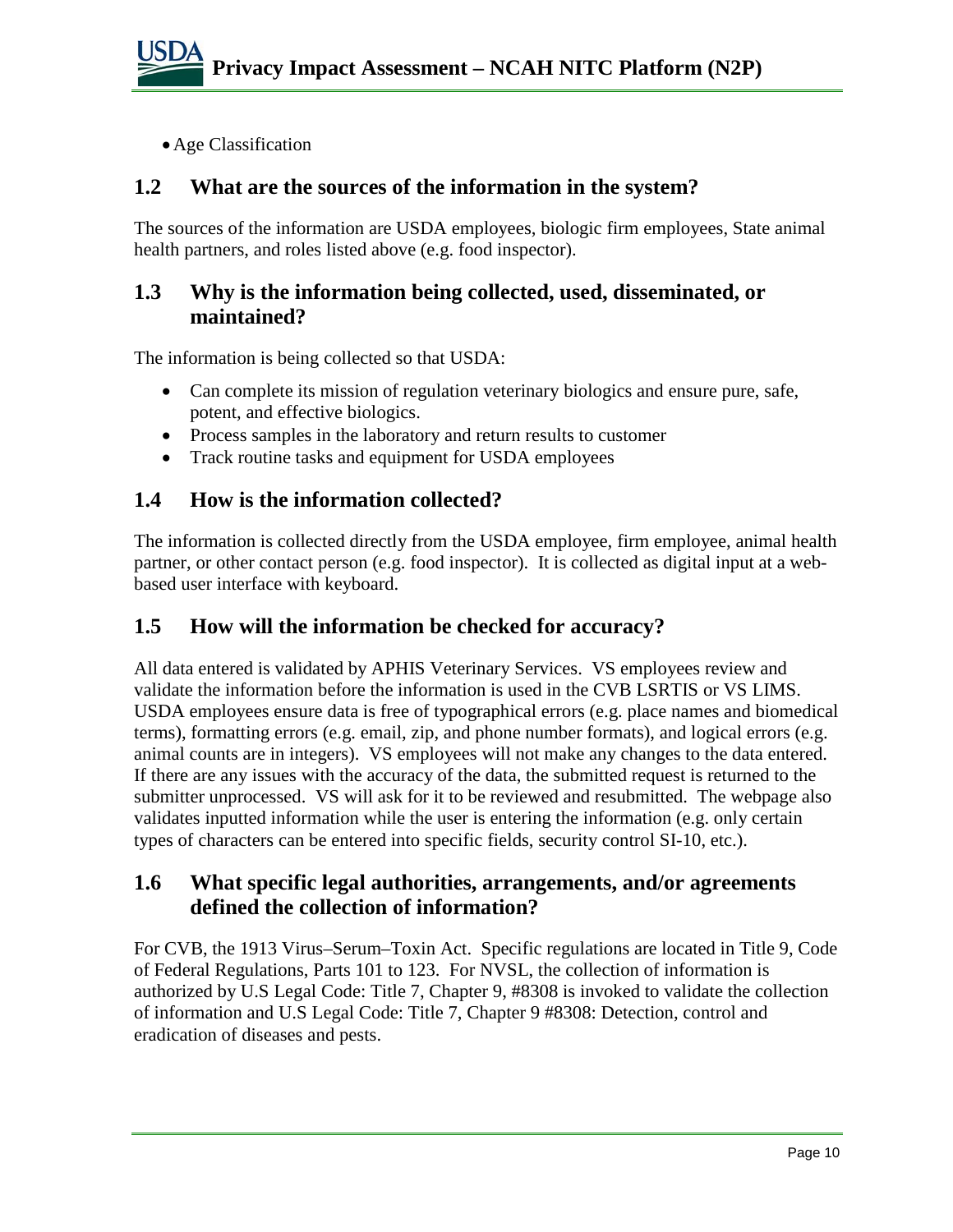#### **1.7 Privacy Impact Analysis: Given the amount and type of data collected, discuss the privacy risks identified and how they were mitigated.**

Unauthorized access to this data is the privacy risk. This is mitigated by using capabilities common to USDA and the commercial products used. This includes:

- System access control by USDA E-Authentication
- User based role access
- Separation of duties
- Limiting web access
- Audit logging

## **Section 2.0 Uses of the Information**

The following questions are intended to delineate clearly the use of information and the accuracy of the data being used.

#### **2.1 Describe all the uses of information.**

#### Internal Capabilities

NCAH BioSafety Application (BIOSAFETY): BIOSAFETY improves the NCAH ability to meet federal, USDA, and external reporting requirements on biologically contaminated equipment management, biosafety management, select agent certifications and biosafety training.

Field Activity Report (FAR): FAR supports monitoring and reporting of field work efforts in support of key VS program and mission areas.

Glassware Repository and Media Service (GRAMS): GRAMS records the formulations, ordering, production, delivery and inventory of glassware and media supplies needed to support NCAH testing and research laboratories.

Information Technology (IT) Governance Application (ITGOV): ITGOV allows portfolio and project management personnel to predict, request, execute, and report expense related information concerning governed IT investments. ITGOV supports the APHIS and USDA governance requirements.

User Management Service (UMS): UMS automates application user access authorization and user recertification. Employee supervisors can request and certify the need for application access. Application owners can authorize, validate, and manage recertification for access to integrated systems.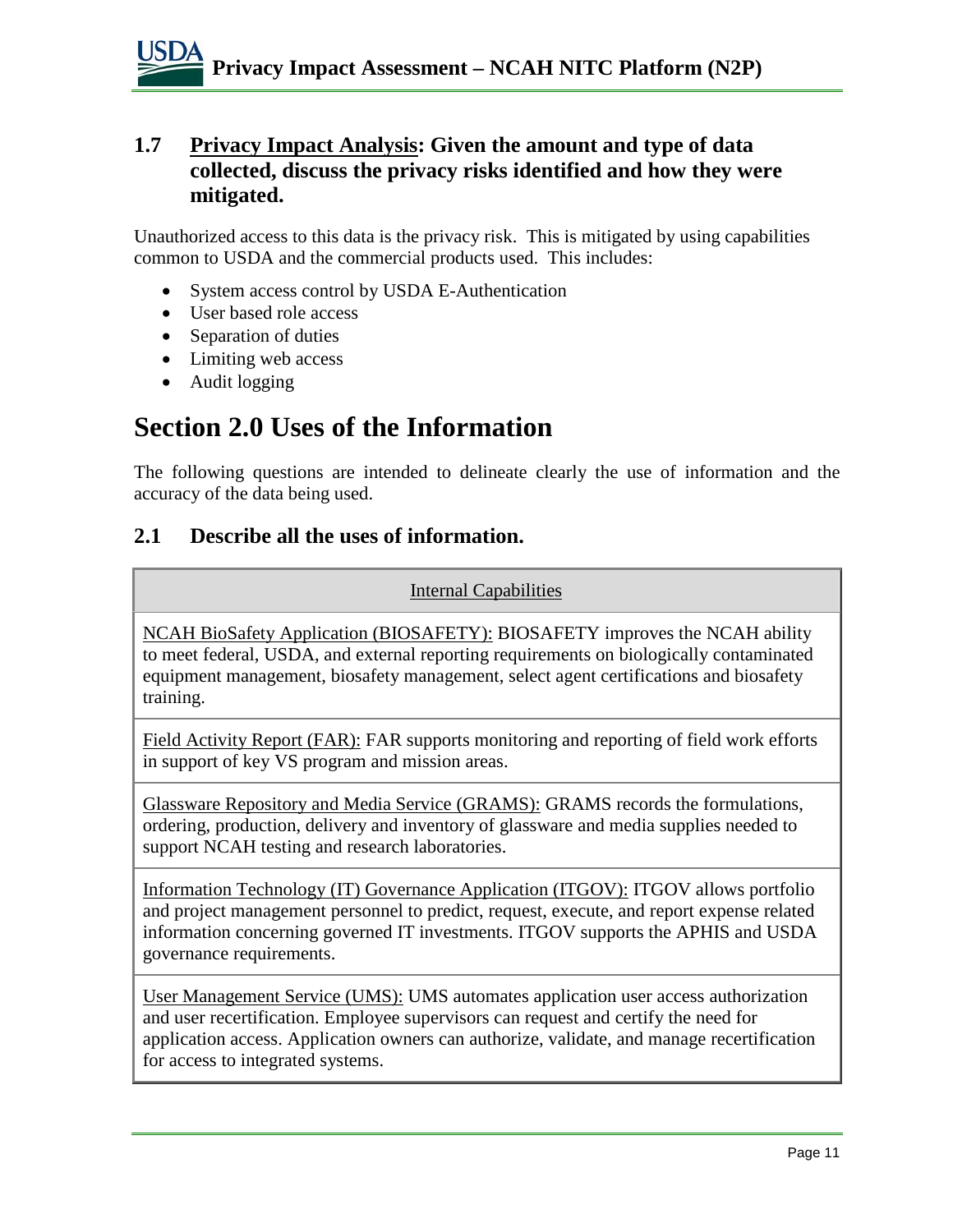

Licensing, Serial Release, & Testing Information Service (LSRTIS): LSRTIS manages regulatory program information associated with the Virus, Serum, and Toxin Act required for CVB to make decisions about the safety and efficacy of veterinary biologics products produced and distributed in the United States and exported throughout the world.

#### External Capabilities

NCAH Portal (Portal): Portal provides a secure gateway for external customers allowing digital communication with the NCAH programs. Submissions are validated and directly entered into VS internal information systems. Customers can get near real-time status updates on their diagnostic, biologic, and licensing submissions as well as historical search capabilities.

#### **2.2 What types of tools are used to analyze data and what type of data may be produced?**

None.

#### **2.3 If the system uses commercial or publicly available data please explain why and how it is used.**

The system does not use commercially or publically available data.

#### **2.4 Privacy Impact Analysis: Describe any types of controls that may be in place to ensure that information is handled in accordance with the above described uses.**

The following controls are in place to ensure information is handled in accordance with the described uses:

- System access control by USDA E-Authentication
- User based role access
- Separation of duties
- Limiting web access
- Encryption
- Audit logging

### Section 3.0 Retention

The following questions are intended to outline how long information will be retained after the initial collection.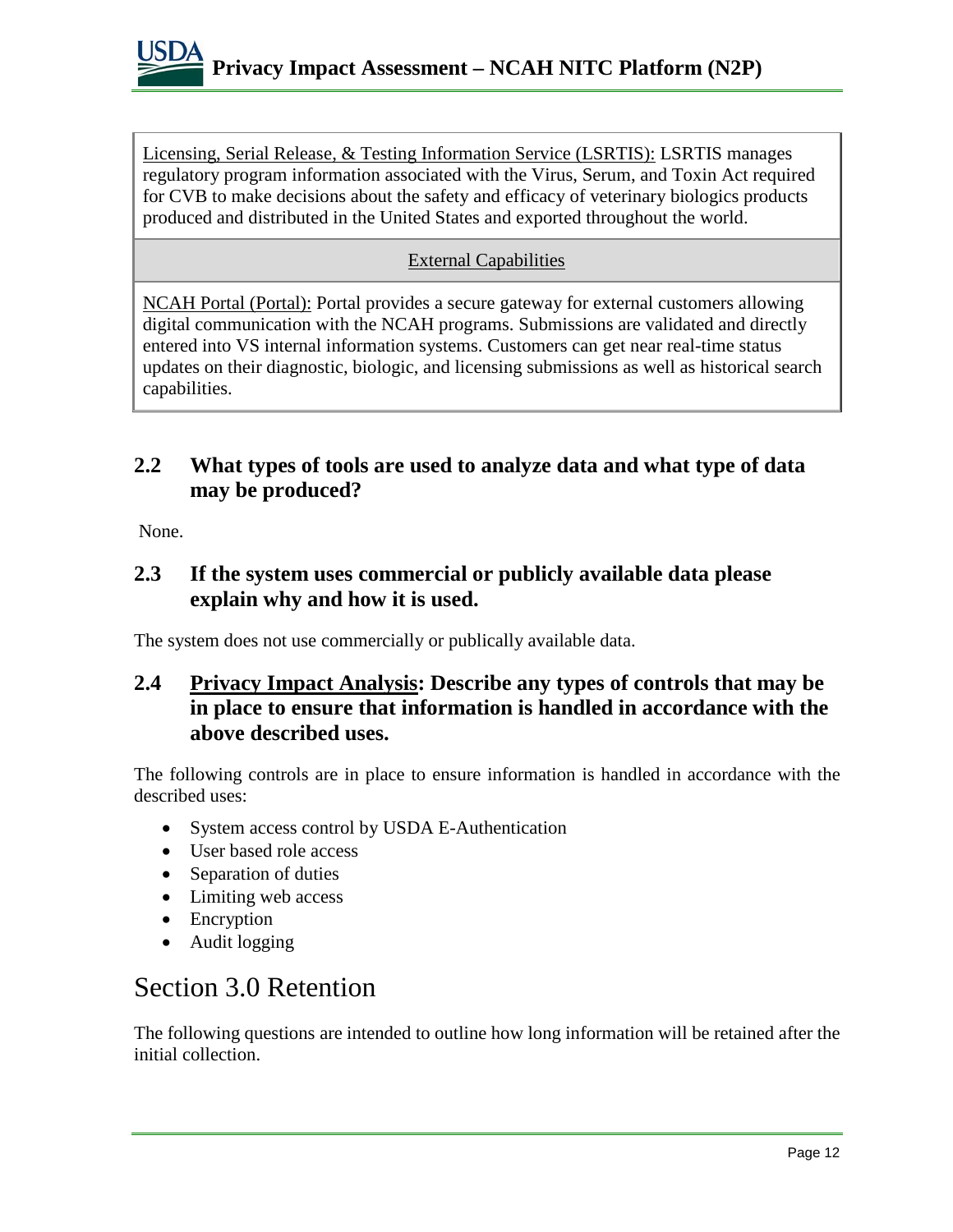

#### **3.1 How long is information retained?**

Internal Capabilities

NCAH BioSafety Application (BIOSAFETY): BIOSAFETY does not have an approved NARA schedule. Alternatively, it can be retained under direction of the USDA Office of General Counsel for any suspension of disposal.

Field Activity Report (FAR): FAR does not have an approved NARA schedule. Alternatively, it can be retained under direction of the USDA Office of General Counsel for any suspension of disposal.

Glassware Repository and Media Service (GRAMS): GRAMS does not have an approved NARA schedule. Alternatively, it can be retained under direction of the USDA Office of General Counsel for any suspension of disposal.

Information Technology (IT) Governance Application (ITGOV): ITGOV does not have an approved NARA schedule. Alternatively, it can be retained under direction of the USDA Office of General Counsel for any suspension of disposal.

User Management Service (UMS): does not have an approved NARA schedule. Alternatively, it can be retained under direction of the USDA Office of General Counsel for any suspension of disposal.

Licensing, Serial Release, & Testing Information Service (LSRTIS): LSRTIS information is retained as directed by the NARA approved scheduled. Alternatively, it can be retained under direction of the USDA Office of General Counsel for any suspension of disposal.

External Capabilities

NCAH Portal (Portal): Portal does not have an approved NARA schedule. Alternatively, it can be retained under direction of the USDA Office of General Counsel for any suspension of disposal.

#### **3.2 Has the retention period been approved by the component records officer and the National Archives and Records Administration (NARA)?**

The records retention approval is pending further work with the APHIS Records Officer.

#### **3.3 Privacy Impact Analysis: Please discuss the risks associated with the length of time data is retained and how those risks are mitigated.**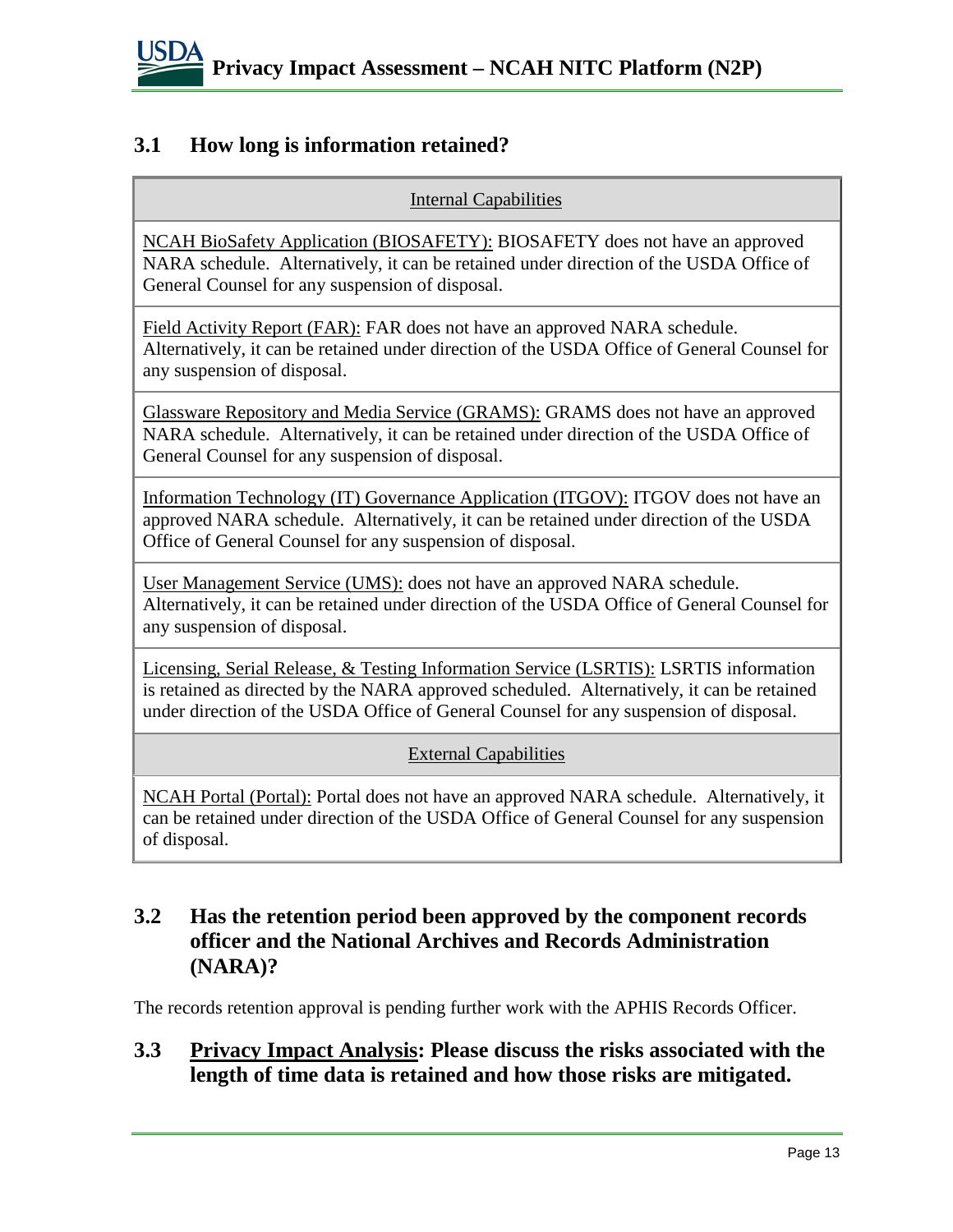An excessive length of time for retaining data increases the risk of unauthorized access. This is mitigated by using capabilities common to USDA and the commercial products used. This includes:

- System access control by USDA E-Authentication
- User based role access
- Separation of duties
- Limiting web access
- Audit logging

## **Section 4.0 Internal Sharing and Disclosure**

The following questions are intended to define the scope of sharing within the United States Department of Agriculture.

#### **4.1 With which internal organization(s) is the information shared, what information is shared and for what purpose?**

None. Information is kept internal to the VS organization.

#### **4.2 How is the information transmitted or disclosed?**

Information is not transmitted or disclosed within USDA.

#### **4.3 Privacy Impact Analysis: Considering the extent of internal information sharing, discuss the privacy risks associated with the sharing and how they were mitigated.**

Information is not transmitted or disclosed within USDA.

## **Section 5.0 External Sharing and Disclosure**

The following questions are intended to define the content, scope, and authority for information sharing external to USDA which includes Federal, state and local government, and the private sector.

#### **5.1 With which external organization(s) is the information shared, what information is shared, and for what purpose?**

Information is not transmitted or disclosed to organizations external to the USDA.

**5.2 Is the sharing of personally identifiable information outside the Department compatible with the original collection? If so, is it covered by an appropriate routine use in a SORN? If so, please describe. If not, please describe under what legal mechanism the**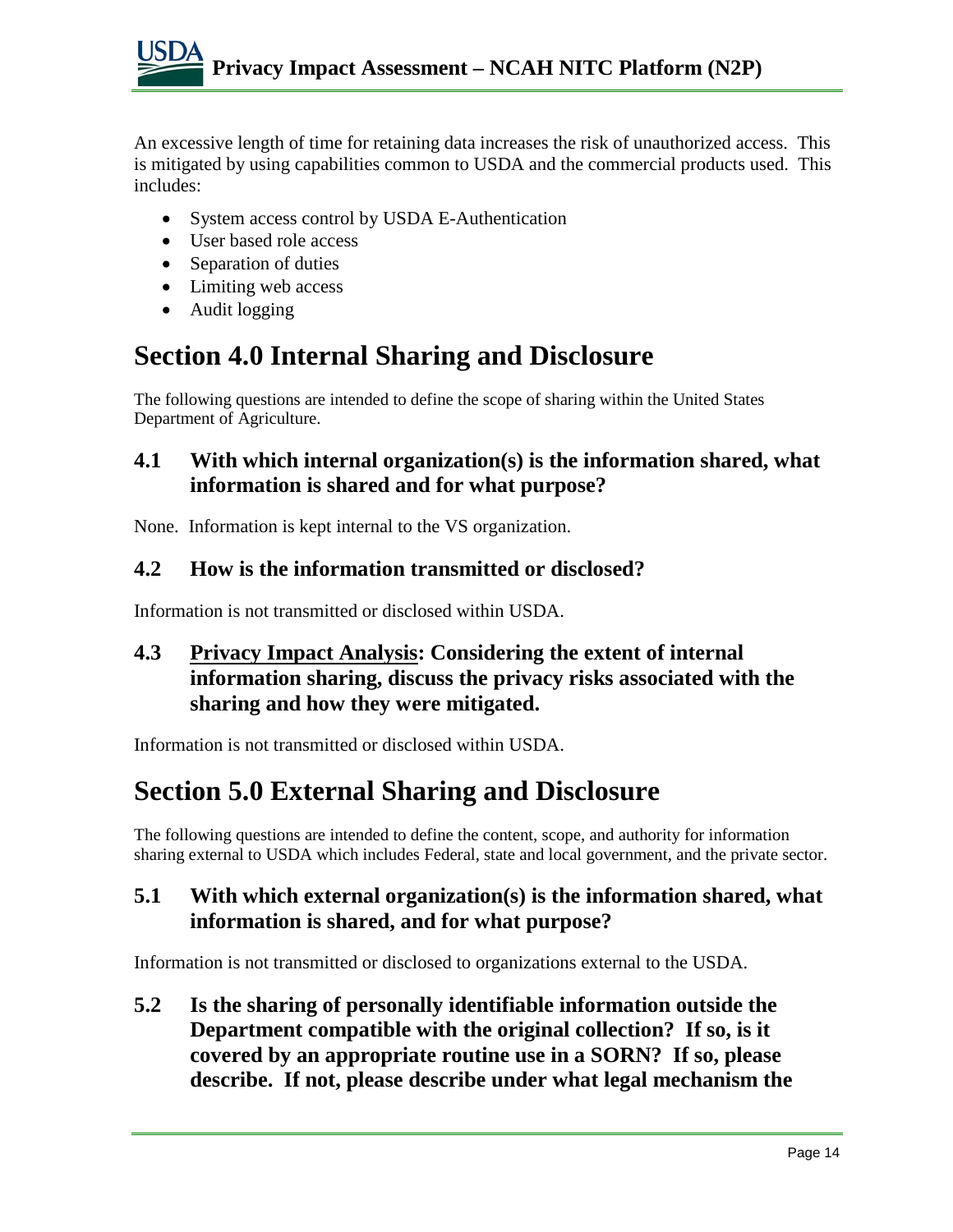**program or system is allowed to share the personally identifiable information outside of USDA.** 

Not applicable.

**5.3 How is the information shared outside the Department and what security measures safeguard its transmission?** 

Not applicable.

#### **5.4 Privacy Impact Analysis: Given the external sharing, explain the privacy risks identified and describe how they were mitigated.**

Not applicable.

## **Section 6.0 Notice**

The following questions are directed at notice to the individual of the scope of information collected, the right to consent to uses of said information, and the right to decline to provide information.

#### **6.1 Does this system require a SORN and if so, please provide SORN name and URL.**

No.

#### **6.2 Was notice provided to the individual prior to collection of information?**

Not applicable.

#### **6.3 Do individuals have the opportunity and/or right to decline to provide information?**

Not applicable.

#### **6.4 Do individuals have the right to consent to particular uses of the information? If so, how does the individual exercise the right?**

Not applicable.

**6.5 Privacy Impact Analysis: Describe how notice is provided to individuals, and how the risks associated with individuals being unaware of the collection are mitigated.**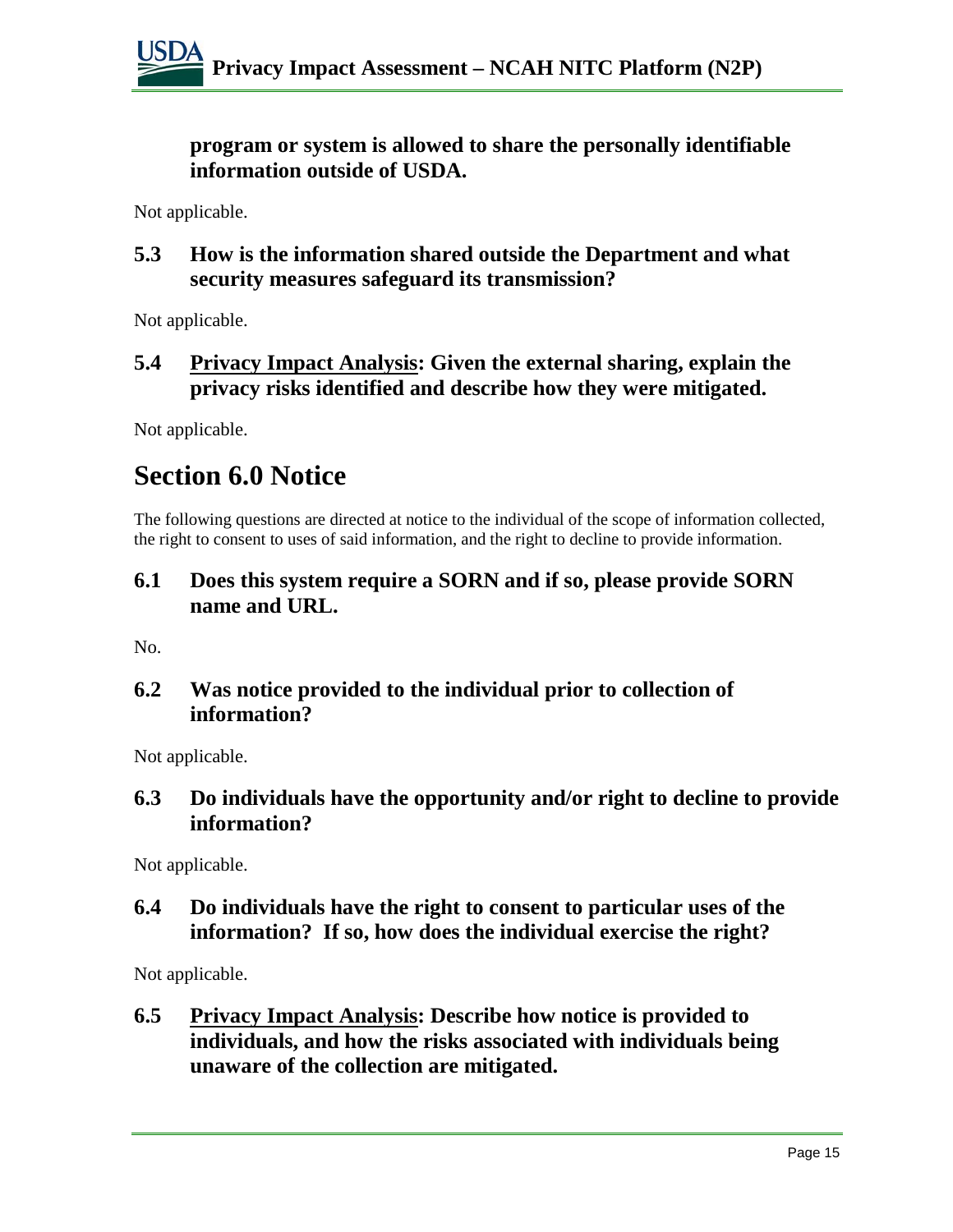Not applicable.

## **Section 7.0 Access, Redress and Correction**

The following questions are directed at an individual's ability to ensure the accuracy of the information collected about them.

#### **7.1 What are the procedures that allow individuals to gain access to their information?**

A person may submit a Freedom of Information Act request. All inquiries should be addressed in one of the following manners:

VIA MAIL: Animal and Plant Health Inspection Service Director, Freedom of Information and Privacy Act Staff 4700 River Road, Unit 50 Riverdale, MD 20737

VIA FACSIMILE: 301-734-5941

VIA E-MAIL: foia.officer@aphis.usda.gov (NOTE: While e-mail attachments are often an important and legitimate means of conducting business, they also have the potential to cause great harm to our e-mail infrastructure, as well as to individual workstations. Please place the text of your FOIA request into the 'body' of the email message.)

VIA Web Request Form: Located at the following link: https://efoiapal.usda.gov/palMain.aspx.

#### **7.2 What are the procedures for correcting inaccurate or erroneous information?**

Any individual may contest information contained within a record in the system that pertains to them by submitting a written request to the system manager at the address above. Include the reason for contesting the record and the proposed amendment to the information with supporting documentation to show how the record is inaccurate.

#### **7.3 How are individuals notified of the procedures for correcting their information?**

All public or regulated entities that enter information into NCAH Portal are not notified of the procedures to correct that information. However, the Contact Us link is available on most Portal webpages. The Contact Us page includes address, email, and phone number information to allow for a quick response from APHIS. This Contact Us webpage serves as a broad collection point for all concerns and questions, including corrections needed by the entities that use Portal.

#### **7.4 If no formal redress is provided, what alternatives are available to the individual?**

Not applicable.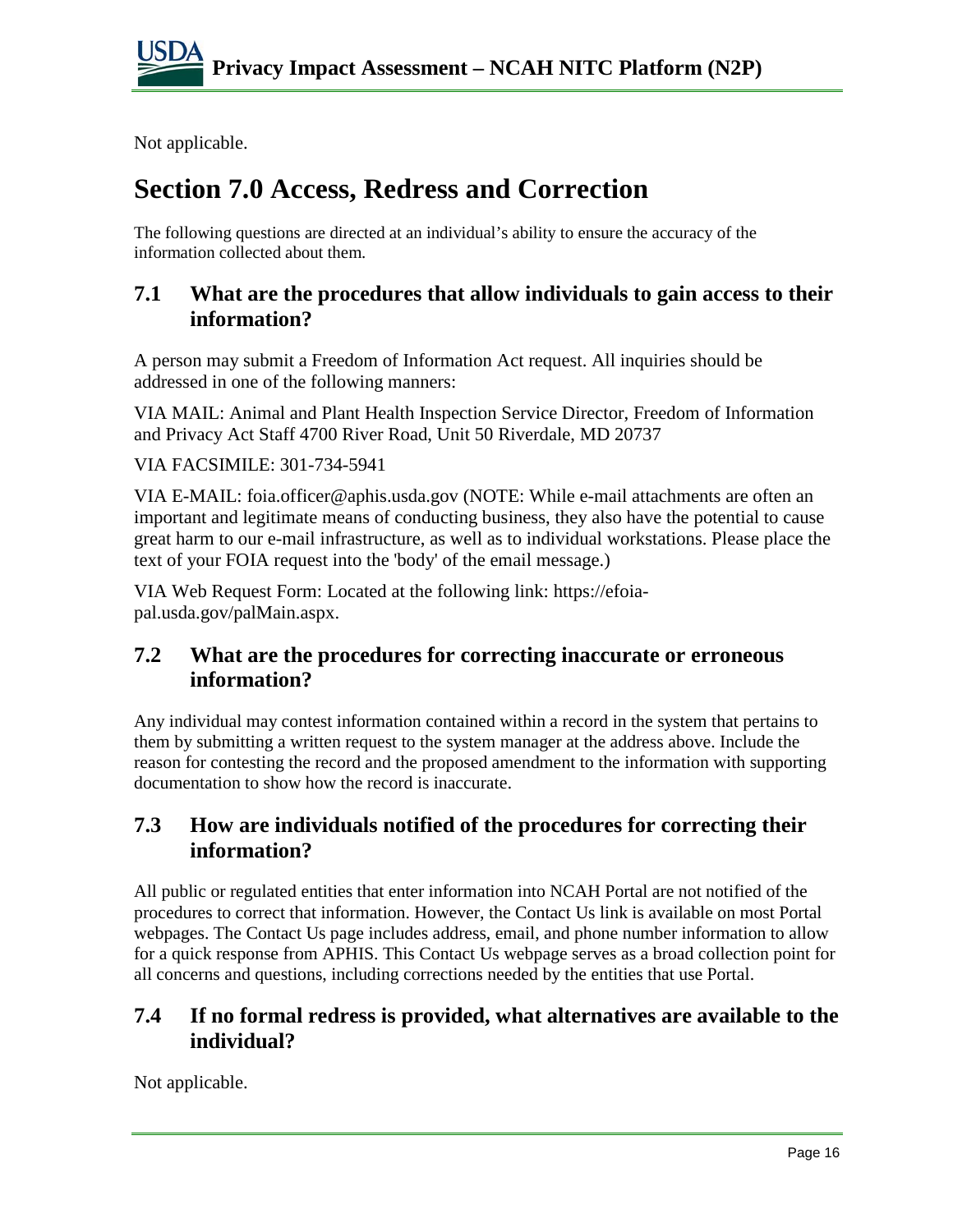#### **7.5 Privacy Impact Analysis: Please discuss the privacy risks associated with the redress available to individuals and how those risks are mitigated.**

APHIS has a formal redress procedure in place and there is minimum risk.

## **Section 8.0 Technical Access and Security**

The following questions are intended to describe technical safeguards and security measures.

#### **8.1 What procedures are in place to determine which users may access the system and are they documented?**

Any public and regulated entity that wishes to conduct business with the NCAH (CVB or NVSL) can gain access to the application. All users must have an E-Authentication account in order to gain access to the application. All CVB submitters must then complete and submit APHIS Form 2007 (OMB 0579-0013) Contact and Qualifications of Veterinary Biologics Personnel. Once access is authorized, N2P users are provide the least amount of privilege (roles) to access their data.

#### **8.2 Will Department contractors have access to the system?**

No.

#### **8.3 Describe what privacy training is provided to users either generally or specifically relevant to the program or system?**

All users are required to complete Information Technology (IT) Security Awareness Training. USDA employees must additionally sign APHIS Rules of Behavior form prior to receiving access to the information system. Additionally, those employees with functions that play a key security role in the IT system must complete annual specialized role-based training and a Privileged Rules of Behavior. All users must then complete annual Security Awareness Training.

#### **8.4 Has Certification & Accreditation been completed for the system or systems supporting the program?**

Yes. The capabilities described in Section 2.1 of this PTA where authorized with these information systems in CSAM:

| <b>Information System</b>              | ATO expiration date | <b>USDA PII Status?</b> |
|----------------------------------------|---------------------|-------------------------|
| LSRTIS (UMS)                           | 22 August 2020      | No                      |
| FOSS (BIOSAFTEY, FAR,<br>GRAMS, ITGOV) | 2 January 2021      | No                      |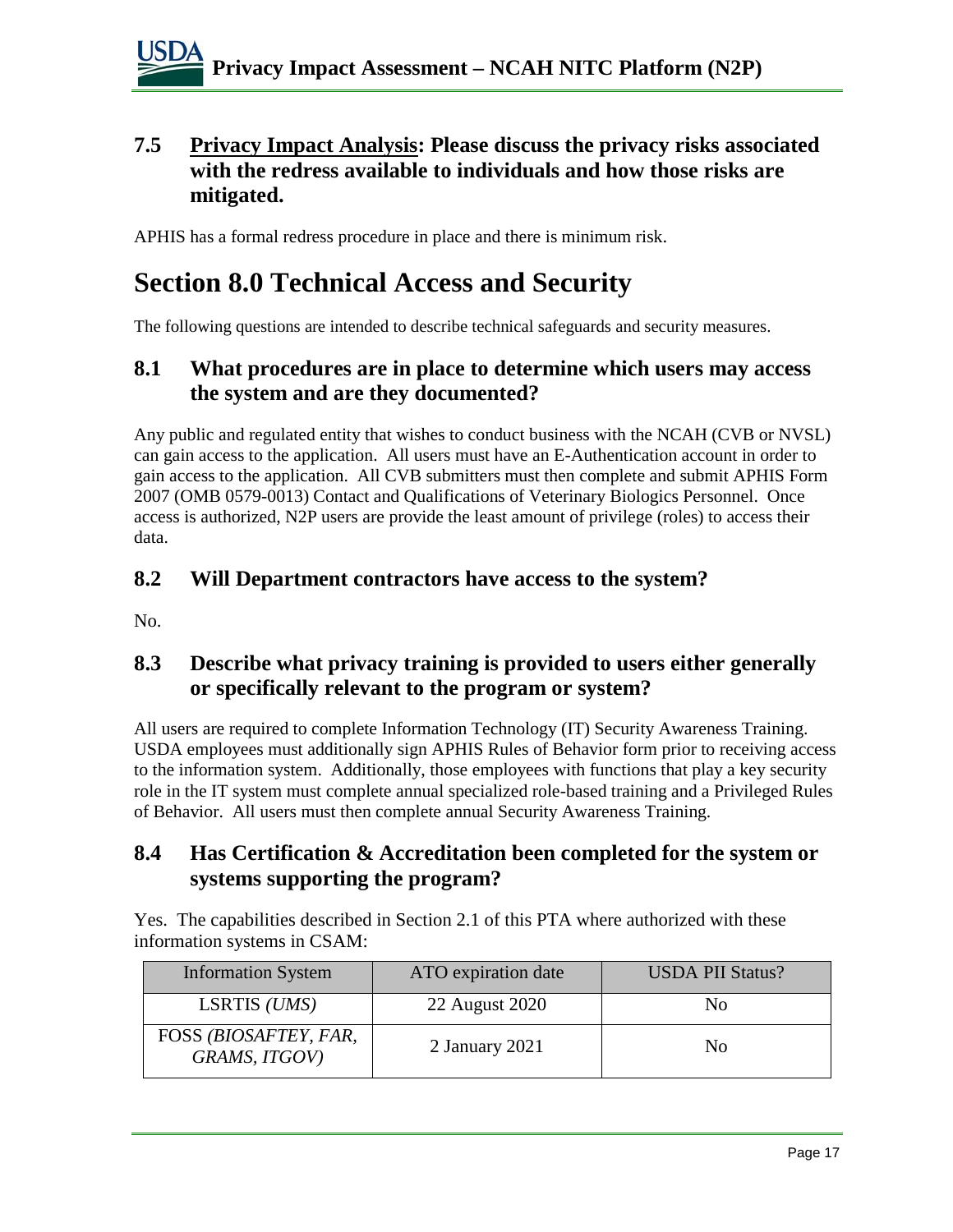## **Privacy Impact Assessment – NCAH NITC Platform (N2P)**

|  | <b>NCAH Portal</b> | 18 September 2018 | Y es |
|--|--------------------|-------------------|------|
|--|--------------------|-------------------|------|

#### **8.5 What auditing measures and technical safeguards are in place to prevent misuse of data?**

Formal auditing measures for N2P will include independent security assessments performed annually in support of A&A efforts. The independent assessments will be performed per the timeframe of the N2P continued authorization.

As to technical safeguards:

- N2P is continuously monitored in several different ways. NITC performs scans to identify possible threats and provides results to the VS CIO Technology staff. The vulnerabilities identified are required to be remediated by the responsible parties.
- Security related incidents are reported to the ISSM and requires an investigation. APHIS Cyber Incident Response Team and USDA Agriculture Security Operations Center work together to respond and handle all incidents.
- Operational technical safeguards to prevent data misuse begin with access control. Access to N2P is protected by role-based access which is managed by the network firewall, E-Authentication, and the backend systems that are queried. Users must have a Level 1 or Level 2 E-Authentication account. Users are only able to view information on previous submissions that they submitted (i.e. linked to their username).
- Auditing logs are enabled at both the application and database levels.

#### **8.6 Privacy Impact Analysis: Given the sensitivity and scope of the information collected, as well as any information sharing conducted on the system, what privacy risks were identified and how do the security controls mitigate them?**

Unauthorized disclosure of personal information, as identified in Section 1.1 above, is the primary privacy risk to information shared. This risk is mitigated through technical and procedural information security controls levied on internal holders. N2P and NITC GSS technical security controls are delineated in the current N2P System Security Plan.

## **Section 9.0 Technology**

The following questions are directed at critically analyzing the selection process for any technologies used by the system, including system hardware and other technology.

#### **9.1 What type of project is the program or system?**

This information system uses commercially available programing languages, and software. The operating system platform, hardware, and infrastructure are all provided by the USDA government cloud, NITC, in Kansas City..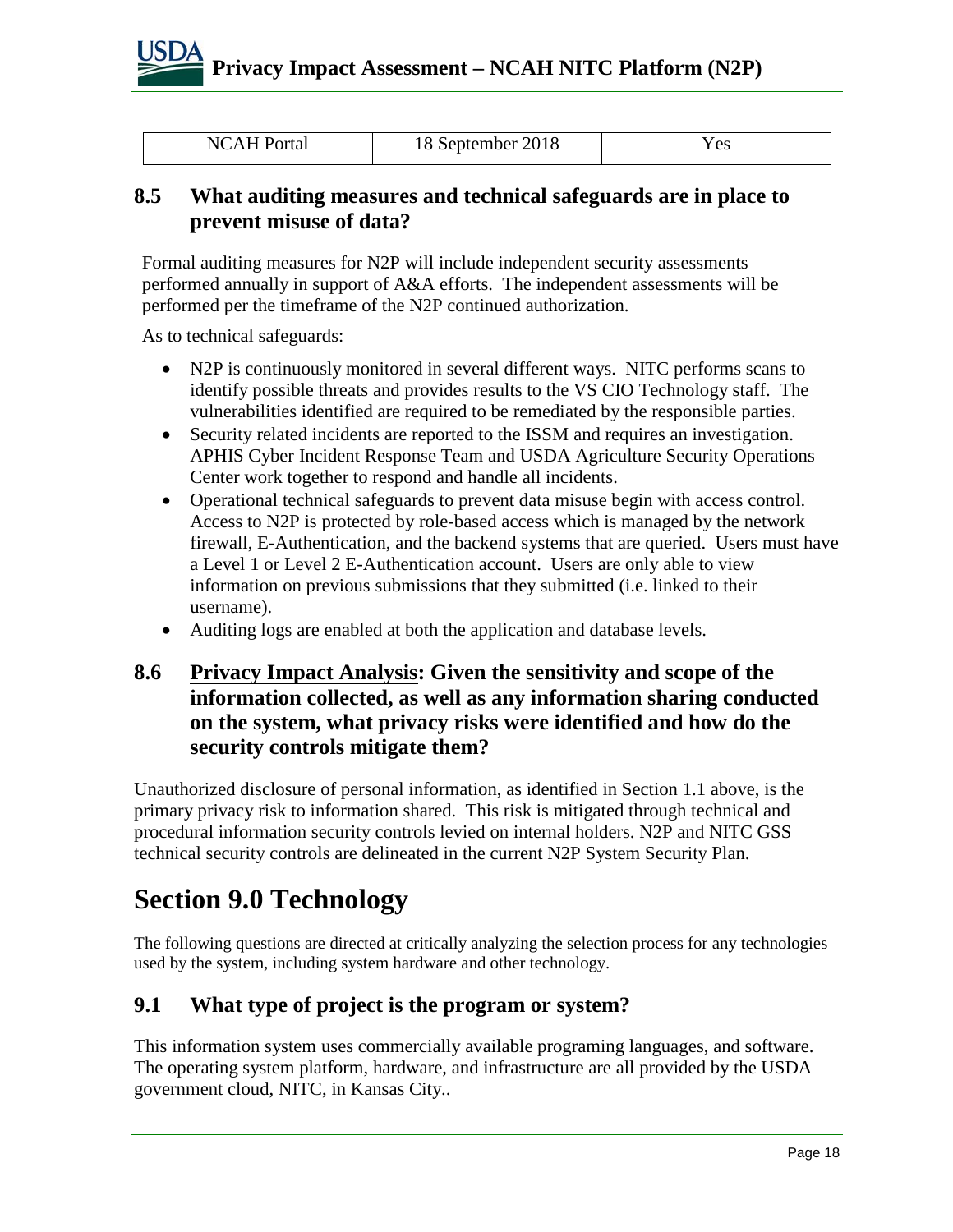**9.2 Does the project employ technology which may raise privacy concerns? If so please discuss their implementation.** 

No.

### **Section 10.0 Third Party Websites/Applications**

The following questions are directed at critically analyzing the privacy impact of using third party websites and/or applications.

**10.1 Has the System Owner (SO) and/or Information Systems Security Program Manager (ISSPM) reviewed Office of Management and Budget (OMB) memorandums M-10-22 "Guidance for Online Use of Web Measurement and Customization Technology" and M-10-23 "Guidance for Agency Use of Third-Party Websites and Applications"?**

Yes.

#### **10.2 What is the specific purpose of the agency's use of 3rd party websites and/or applications?**

Google reCAPTURE service is used on the publically accessible portion of the website. It is located on the *Contact Us* webpage. reCAPTURE is used to protect the Contact Us from spam and other abuse.

#### **10.3 What personally identifiable information (PII) will become available through the agency's use of 3rd party websites and/or applications.**

None.

#### **10.4 How will the PII that becomes available through the agency's use of 3rd party websites and/or applications be used?**

Not applicable.

#### **10.5 How will the PII that becomes available through the agency's use of 3rd party websites and/or applications be maintained and secured?**

Not applicable.

#### **10.6 Is the PII that becomes available through the agency's use of 3rd party websites and/or applications purged periodically?**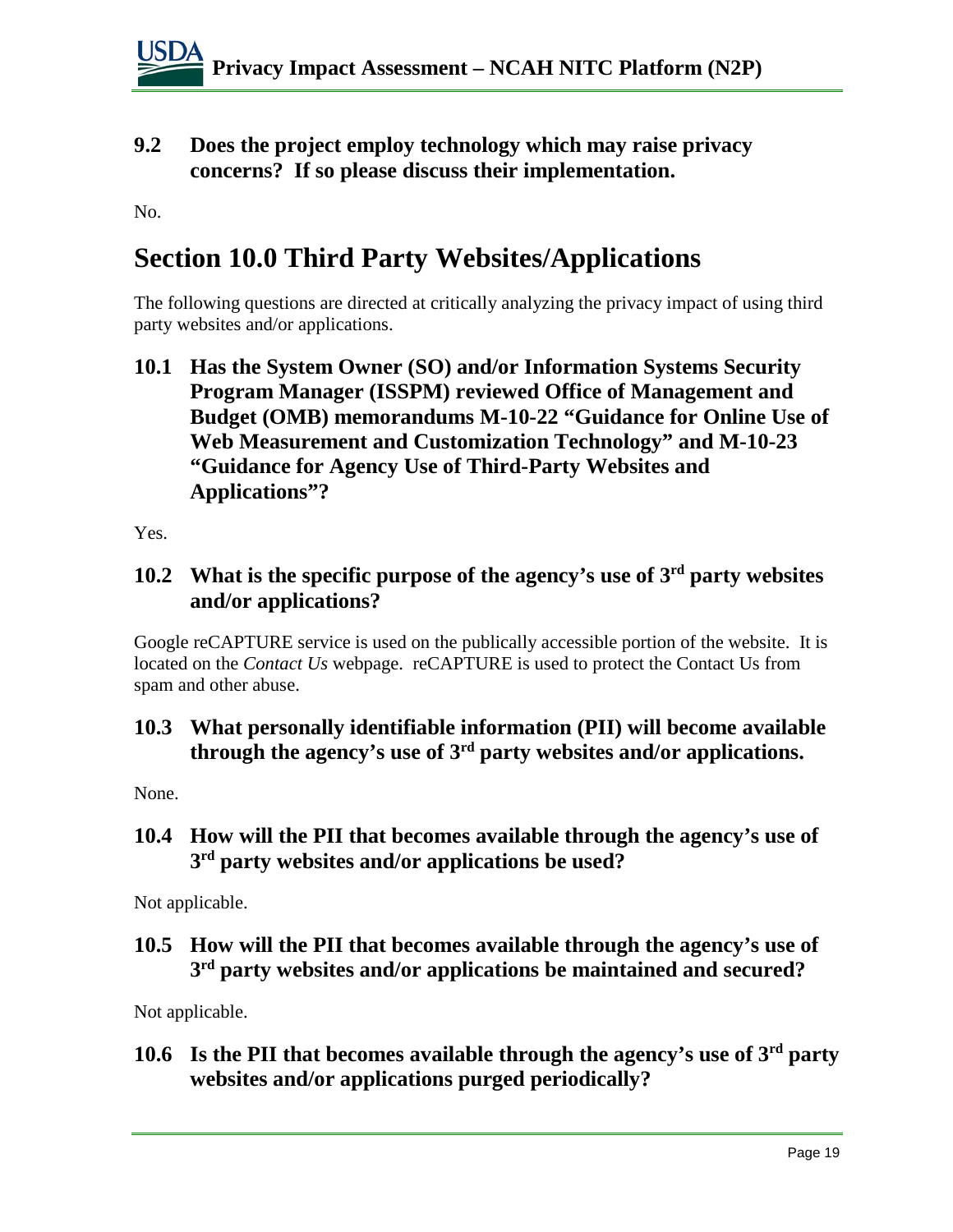Not applicable.

If so, is it done automatically? Not applicable.

If so, is it done on a recurring basis?

Not applicable.

#### **10.7 Who will have access to PII that becomes available through the agency's use of 3rd party websites and/or applications?**

Not applicable.

**10.8 With whom will the PII that becomes available through the agency's use of 3rd party websites and/or applications be shared - either internally or externally?**

Not applicable.

**10.9 Will the activities involving the PII that becomes available through the agency's use of 3rd party websites and/or applications require either the creation or modification of a system of records notice (SORN)?**

Not applicable.

#### **10.10 Does the system use web measurement and customization technology?**

Not applicable.

If so, is the system and procedures reviewed annually to demonstrate compliance to OMB M-10-23?

Not applicable

#### **10.11 Does the system allow users to either decline to opt-in or decide to opt-out of all uses of web measurement and customization technology?**

Not applicable.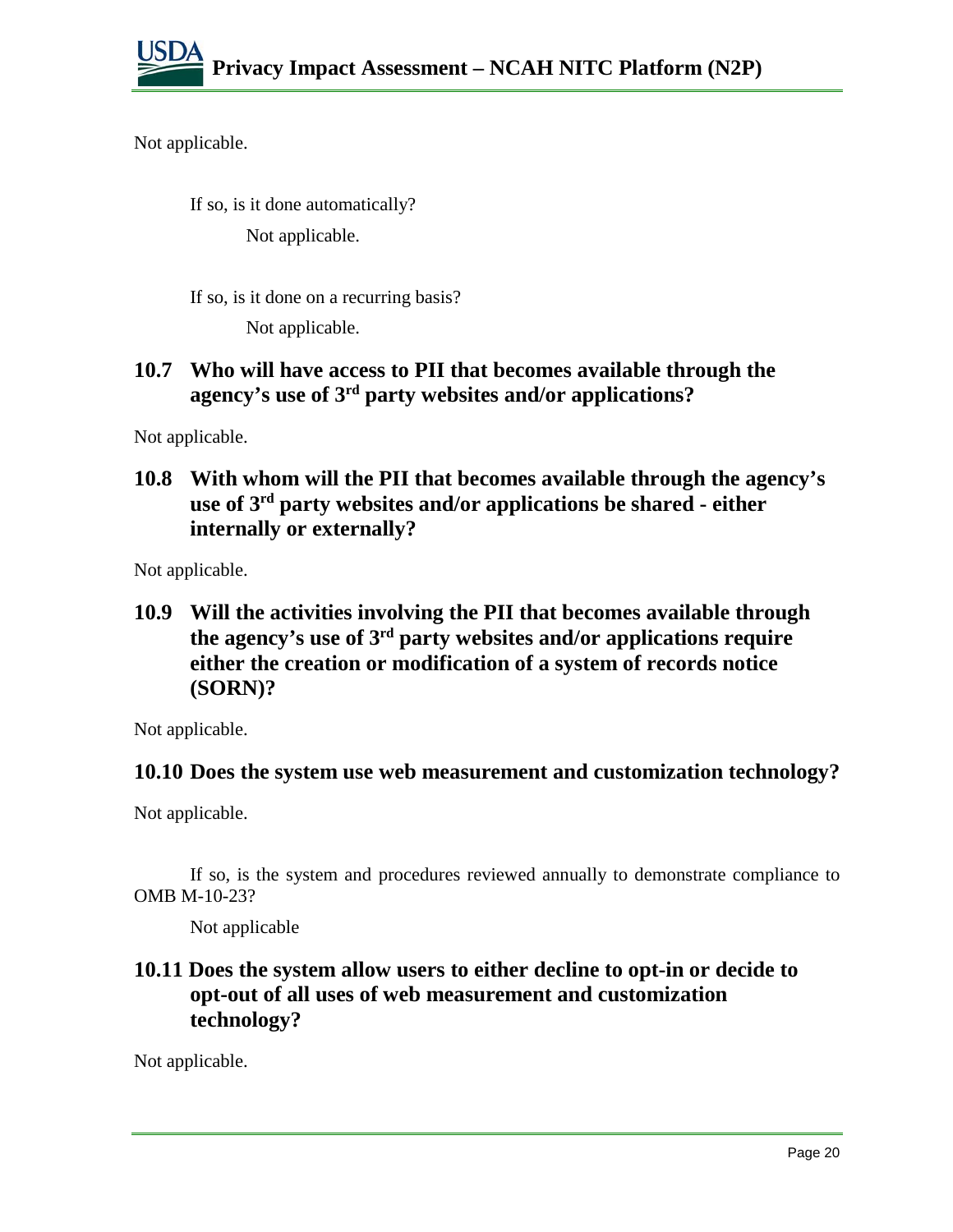If so, does the agency provide the public with alternatives for acquiring comparable information and services?

Not applicable.

#### **10.12 Privacy Impact Analysis: Given the amount and type of PII that becomes available through the agency's use of 3rd party websites and/or applications, discuss the privacy risks identified and how they were mitigated.**

Not applicable.